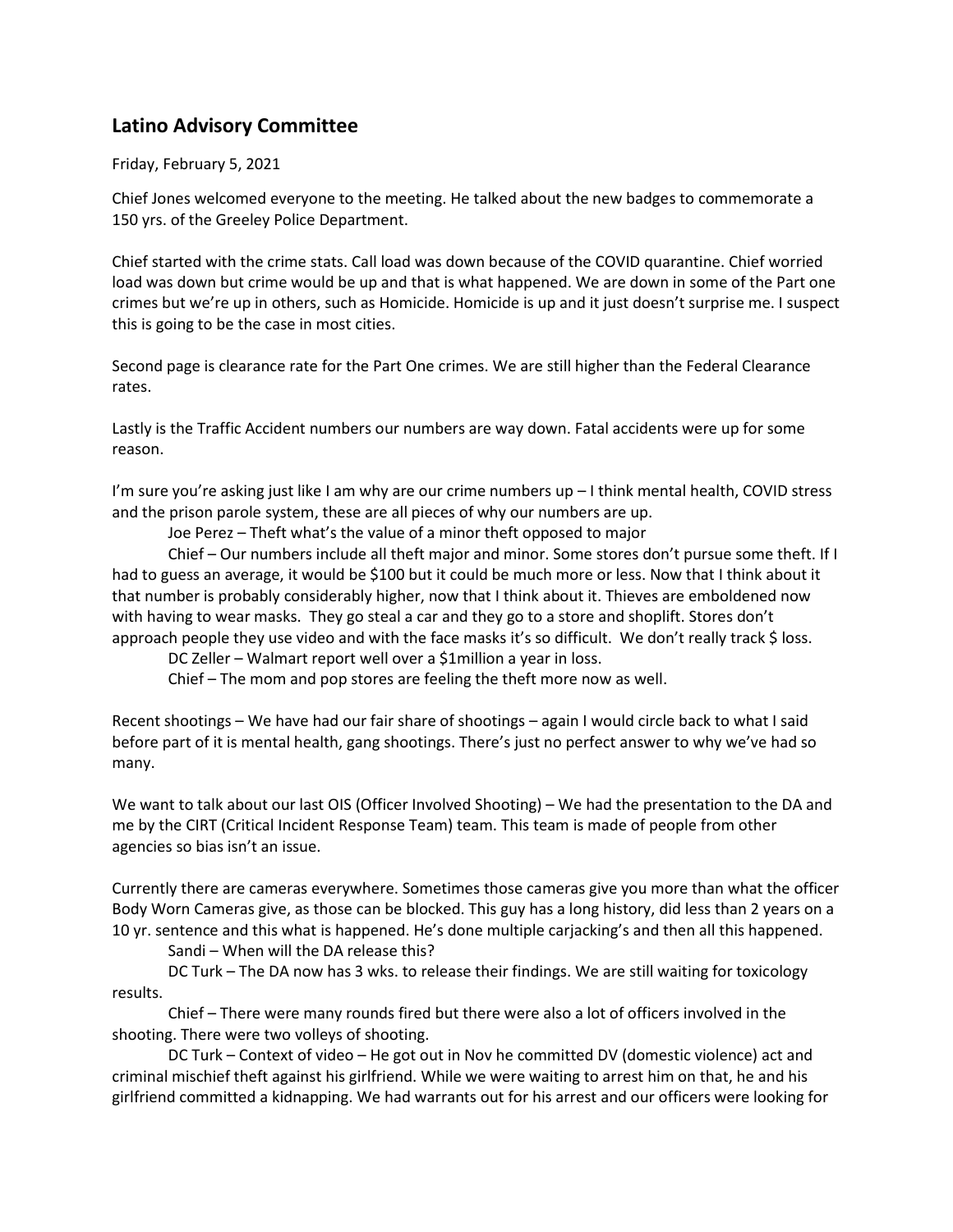him for two weeks. On the day of the shooting during surveillance, he realized we were following him. He ended up crashing down in Mead and carjacked a guy and went back to Greeley. We found him in a house, he and another guy left in a car. We tried a traffic stop but Dockery kicked the driver out and took off.

## *Video was shown and DC Turk talked through the scenario.*

Chief – We are willing to show the video after the DA released the incident.

DC Turk – We have videos from multiple business that capture the entire shooting.

Chief – This guy was not going back to jail so he was going out one or another. We could see this coming knowing who this guy was, 3 carjacking's and his history, this was never going to end good.

Barb – This was in Evans jurisdiction?

DC Turk – It ended in Evans but we have agreements with surrounding cities so we do have jurisdiction in neighboring cities.

Joe – I saw that high-speed pursuit and we decided to get off the road. Your officers were coming lights and sirens.

Chief – We have very strict pursuit policies, but this guy was so bad, we had to get him off the road.

Joe – The number of rounds, it obvious you had to stop him at all costs.

Chief – The officers that were involved knew what they were getting into. This guy got up after the first barrage and picked his gun back up again, so that's how the second borage happened.

Joe – How are the officers after this?

Chief – Thanks for asking that. We have people to meet with the officers after an incident and before officers come back to work we get a thumbs up or maybe someone need more help. We've had officers with hearing issues after this incident. One officer couldn't hear anything for a while. We do our best in these situations to give our officers wait they need.

Joe – Wish them the best.

Mario – Along those same lines – I have some friends who live down the street from there and that's all they talk about. Do you have something for the community to heal after something like this?

DC Turk – We have our Victim Advocates and they offer a slew of resources to victims.

DC Zeller – North Range offers crisis services and they would help with something like that.

Sandi – They can also go to their GP. That is not something the PD can fund, not to dismiss people and their needs.

Chief – There are services that must be provided by law to direct victims of an incident.

Joe – You had mentioned earlier, the family members had mentioned concern for this guy. Is there an avenue for community members to report someone/something like this?

Chief – We had a guy who vandalized police cars yesterday, family members are calling in about this guy and that's how we become aware, but we can't do anything until a crime has been committed.

DC Turk – There cases that end in a positive manner and the people get help.

Chief – COVID shots for officers started in December. It's not mandatory, but they have been offered to everyone. Our numbers are way down.

DC Turk – We've had 29 cases. Most got it from a family member.

Chief –The Perez case – the officer that made the mistake is no longer employed here. The city did pay out.